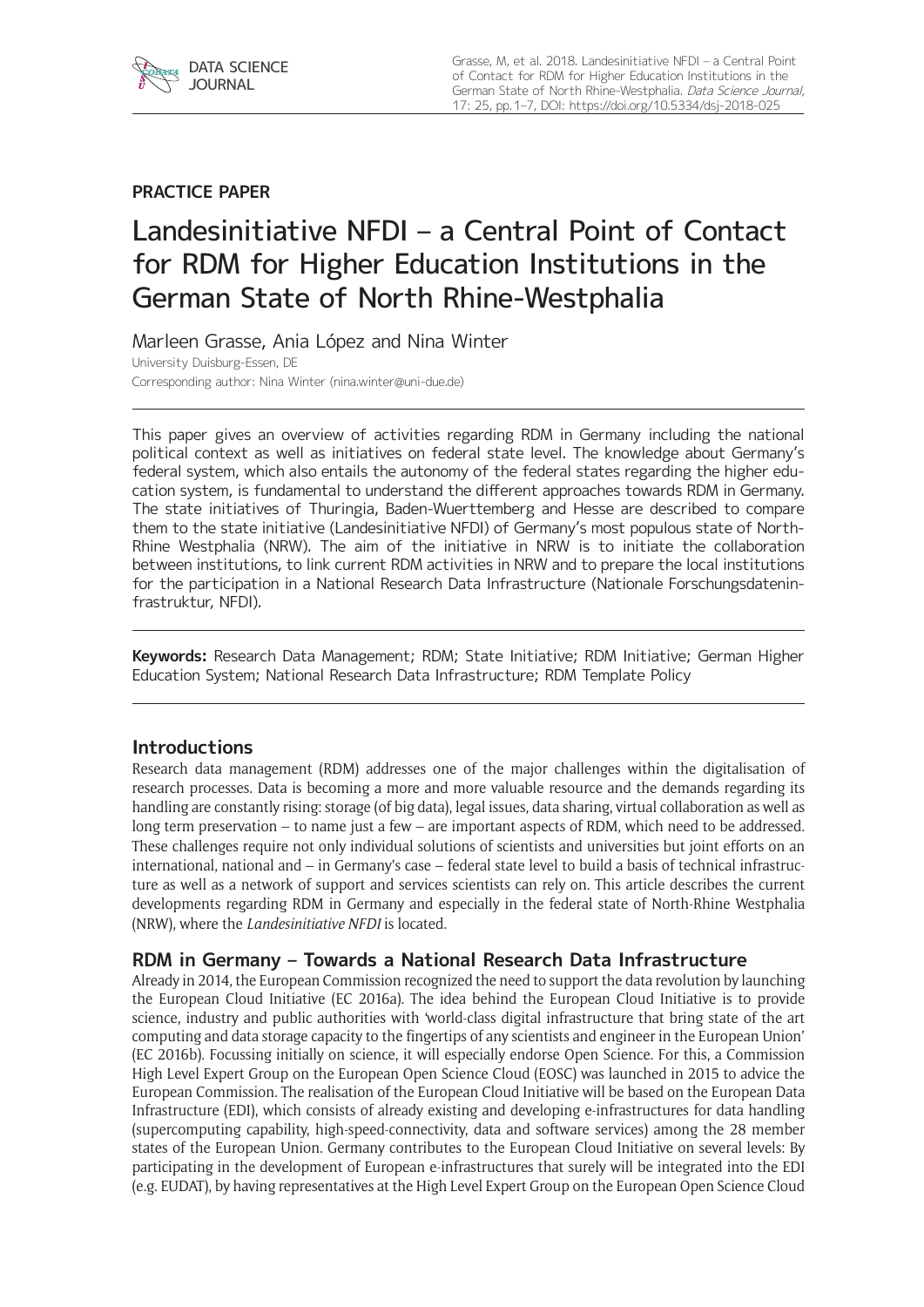and especially by setting up the International Support and Coordination Office (ISCO), an international office to support the GO FAIR Initiative.

In Germany this European initiative is reflected within Germany's 'Digital Agenda' (BMWi 2014), where the government expressed its support of the digitalisation in Germany. The Digital Agenda was published in 2014 and formulates fundamentals of digital politics in Germany, which stimulated the discussion about the chances for digitalisation in the German Higher Education System. Based on this political impulse, the German Joint Science Conference (Gemeinsame Wissenschaftskonferenz, GWK) convened the Council for Scientific Information Infrastructure (Rat für Informationsinfrastrukturen, RfII) in 2014. The Council is a highly ranked committee consisting of scientific users, members of information facilities, as well as representatives from public life and the federal and regional government. Its aim is to provide impulses and stimulate the discussion about RDM in Germany. In 2016, the RfII published its comprehensive and often-cited report 'Enhancing Research Data Management: Performance through diversity. Recommendations regarding structures, and financing for research data management in Germany' (RfII 2016). In this report, the Council endorses a national research data infrastructure (**N**ationale **F**orschungs**d**aten**i**nfrastruktur, NFDI). The NFDI shall consist of a nationwide network of competence as well as of a sustainable, interoperable information infrastructure for research data which fosters further development and provides new and existing services from storage and archiving of research data to service and guidance. The council demands new job profiles, like data scientists and data librarians, and asks for a change of culture and teaching within a transition process of 15 to 20 years. The service level of the NFDI shall cover demands and needs of the different scientific disciplines and shall be developed strictly science-driven in a 'bottom-up' process. Scientists are supposed to join their forces with partners from infrastructure (e.g. libraries, IT centers and research offices) in nationwide consortia, for which the council requests sustainable funding.

At the same time, RDM services need to build on reliable and sustainable IT infrastructure which is hosted at universities and research institutions. The development of isolated solutions for IT infrastructure is not very efficient, there is a need for collaboration and joint activities in the context of RDM. However, Germanywide activities in university infrastructure are challenging to establish because the individual German states are responsible for the legal foundations, the political boundary conditions and the basic funding of the universities. There is no central authority to initiate top-down activities on RDM on the political level so that the coordination of RDM processes is mainly driven by the individual German states. And even within individual German states the establishment of shared infrastructures is a challenge because of the legal boundary conditions which foster individual freedom of the universities.

## **RDM state initiatives in Germany in the Framework of the German Federal Higher Education System**

Germany comprises 16 German states, which vary in geographical size and density of population. The number of inhabitants in the German states range from 680.000 in the German state of Bremen up to about 18 million in NRW. With the size of the individual German states also the size of the higher education systems vary. More than 2,8 million students are enrolled in Germany's higher education institutions, thereof 770.000 in NRW – the German state with the highest number of students (Statistisches Bundesamt 2018). The tertiary education sector in Germany comprises 429 higher education institutions including 106 full universities and 218 universities of applied sciences.<sup>1</sup> Their distribution within the German states varies from 5 higher education institutions in the German state of Saarland up to 77 in the German state of Baden-Wuerttemberg.

On the political level, the higher education system in Germany is marked by a federally structured division of responsibility for education, i.e. each German state has an individual Higher Education Act, which defines the legal foundations and political boundary conditions in each state. Also, the basic funding strategies of the universities differ in the individual German states and so do the basic conditions for the development of RDM services at university level.

Currently there are four German states which are fostering RDM activities on federal state level. The different initiatives vary in scope and approach.

<sup>&</sup>lt;sup>1</sup> The German tertiary education sector comprises full universities, universities of applied sciences as well as other types of universities with of topical focus in specific fields, e.g. arts and music, administration or church universities. Universities of applied sciences have a focus in teaching and usually perform research in areas of applied science (e.g. engineering, technology or business) and often in collaboration with regional partners (e.g. from industry). Universities of applied sciences can award doctoral degrees only in collaboration with full universities.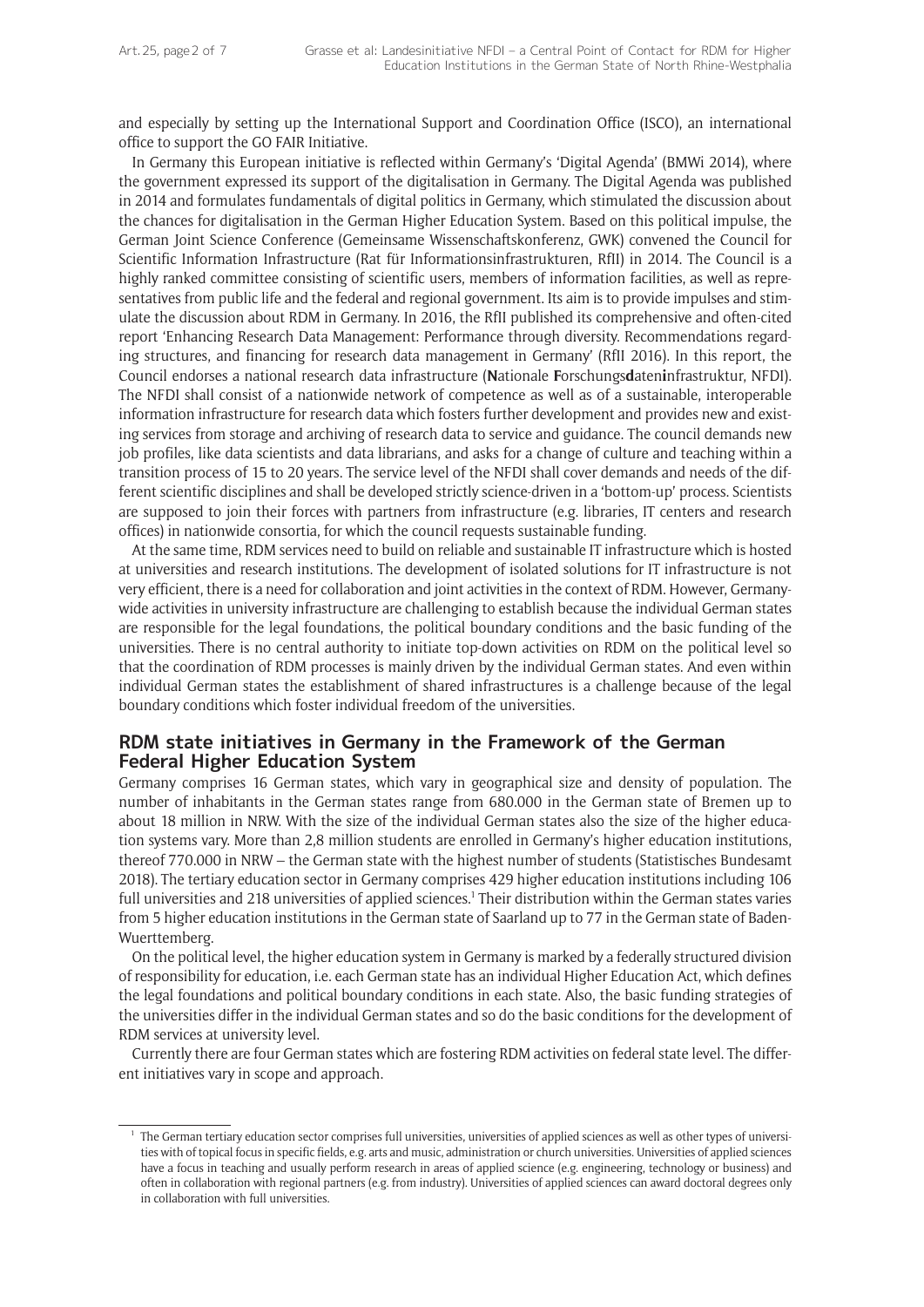## **The German State of Hesse**

The higher education sector of the German state of Hesse comprises about 260 000 enrolled students (i.e. about 9% of Germany's total number of students) at 30 higher education institutions, thereof five full universities and six universities of applied sciences.<sup>1</sup>

To foster RDM activities in Hesse, the HeFDI initiative is funded by Hesse's Ministry for Science and Arts with 3,4 Mio Euro between 2016 and 2020. The work of HeFDI builds upon the work of a local RDM center of competence at the university of Marburg, which was funded by the state ministry from 2013 to 2015 and can be considered as a pilot project for the joint RDM activities in Hesse. The main goals of HeFDI are the establishment of RDM policies, RDM training offers, advice for researchers regarding data management plans, legal issues, licensing and tools in the framework of data as well as shared infrastructure and repositories at the participating institutions.

The HeFDI project is realised by a total of nine RDM experts at the individual institutions. The work of the RDM experts – distributed among the higher education institutions in Hesse – is accompanied by a central coordination, hosted at the university of Marburg. The governance of HeFDI follows a middle-out model, i.e. different decision-making levels at the participating institutions are involved from the operational level through the executive boards of the participating universities to feedback from the ministry (Brand, Stille, Schachtner 2018).

#### **The German State of Thuringia**

In the German state of Thuringia 13 universities are located, including 4 full universities and 6 universities of applied sciences.<sup>1</sup> With about 50 000 students (i.e. about 2% of Germany's total number of students) Thuringia is one of the smaller German states.

By the end of 2018, a network of competence for RDM at the universities of Thuringia is starting its work, funded with about 400 000 Euro for two years by the state of Thuringia and coordinated by the university of Jena. The key element of this network is the establishment of a common RDM advice service for researchers of the different disciplines. For this, each of the four full universities in Thuringia will host an RDM expert with a focus on consultancy regarding the research focus of the respective university. Further aims of the project are the establishment of RDM policies, the development of shared IT-infrastructure like a common virtual working environment for scientists and the further advancement of the offers of the Digitale Bibliothek Thüringen (Digital Library Thuringia) regarding research data deposit as well as the longterm preservation service of the IT-Dienstleistungszentrum Thüringen (IT service center Thuringia).

#### **The German State of Baden-Wuerttemberg**

In the German state of Baden-Wuerttemberg more than 360 000 students are enrolled (i.e. about 13% of Germany's total number of students) at 77 higher education institutions, which include 12 full universities and about 50 universities of applied sciences. $1$ 

In the German state of Baden-Wuerttemberg the project bwFDM-Communities, funded by the state's Ministry for Science, Research and Arts during 2014 and 2015, performed a comprehensive survey (627 interviews) of the demands of scientists in the context of RDM. In the following phase of the project (bwFDM-Info, 2016–2019) emphasis was put on the distribution of information and material about RDM to the German scientific community, realised by establishing the web platform forschungsdaten.info. In addition to these central activities, the ministry awarded grants for RDM projects in a bottom-up procedure: seven projects addressing the challenges along the data life cycle are funded with about 3 million Euros between 2016 and 2019. During the same time period six projects regarding collaborative research environments were granted. Currently there is an ongoing call for Science Data Centers from the ministry of Baden-Wuerttemberg with the application deadline in September 2018. These Science Data Centers shall establish networks of competence for fostering new approaches regarding data and will be carried out by different universities across Baden-Wuerttemberg.

#### **The German State of North-Rhine Westphalia**

North Rhine-Westphalia (NRW) is the German state with the highest population throughout Germany. Unsurprisingly, the tertiary education sector in NRW is large and comprises approximately 770 000 students enrolled at 71 higher education institutions, which include 14 full universities and 16 universities of applied sciences.<sup>2</sup> About every  $4<sup>th</sup>$  student (28% of the total number) throughout the German country is

<sup>&</sup>lt;sup>2</sup> The tertiary education sector in NRW comprises 14 full universities, 16 universities of applied sciences, seven universities of arts and music, five universities of administrative science and 28 private or church universities.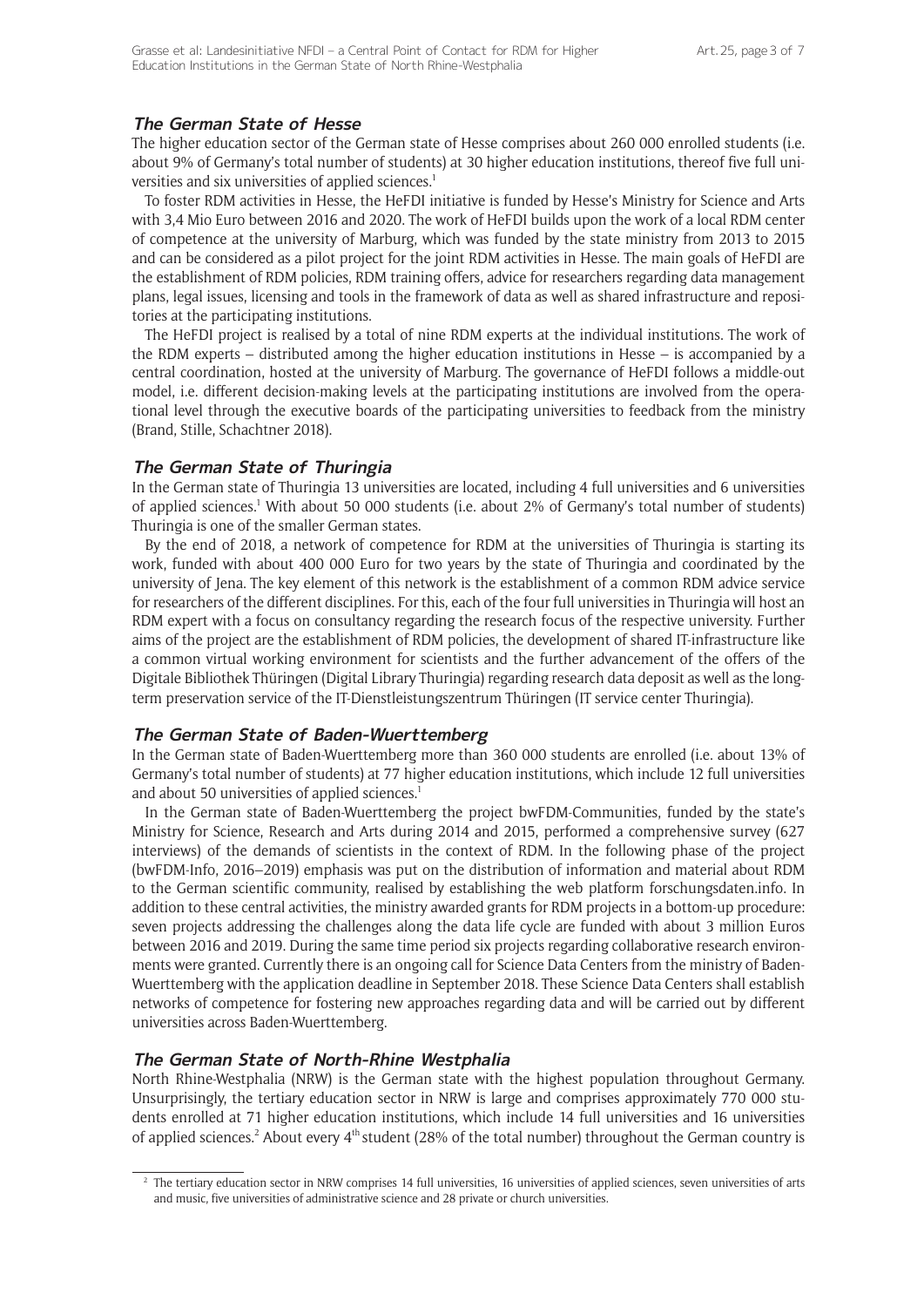enrolled in NRW and over 50 000 employees are working in scientific or artistic positions at universities in NRW (MIWF 2017). Thus, the size of tertiary education in NRW is similar to those of other medium-sized European countries.

The establishment of common RDM activities and infrastructures in the German state of NRW with its large and heterogeneous tertiary education sector is a challenge addressed by the work of the Landesinitiative NFDI.

## **The Landesinitiative NFDI within the RDM landscape of the German State of North Rhine-Westphalia (NRW)**

The Higher Education Autonomy Act (Hochschulfreiheitsgesetz) in NRW stipulates that the universities in NRW are self-governing organisations and thereby free to develop own individual approaches in the context of building up infrastructures, such as for RDM. The status of RDM at universities in NRW is therefore quite heterogeneous – some universities are already on their way to implement institutional RDM services and are surveying the demands of their scientists, have published RDM-policies, are building up data and service centers or start to implement institutional data repositories. Others are just getting on their way. Especially small universities of applied sciences are entering unknown territory and desire support in the process of developing and implementing an RDM strategy.

First efforts for collaboration in the sector of information infrastructure is made: Three consortia of universities in NRW are currently applying for grants for new storage infrastructure, which in a first stage aim to cover the demand for storage for all full universities and in a second stage aim to cover the demand of all universities within NRW. For the long-term availability of research data the federal government of NRW funded a common license for the 'Rosetta' software of the Exlibris group for universities in NRW. A collaborative working environment for research data is developed in form of the campus cloud 'sciebo' by the university of Münster and made available to all universities in NRW (see also López, Vogl & Roller 2017). Further RDM projects funded by varying sources are carried out by different partners in NRW. In addition, several universities are starting to employ data managers and RDM experts at their institutions, which are building up local RDM competence. Thus, there is a great demand for knowledge exchange between the individual institutions and RDM projects in NRW.

To stimulate the coordination of the different RDM activities in NRW, the Landesinitiative NFDI, as a central point of contact for universities in the context of RDM, is funded by the Ministry of Culture and Science of the Federal Government of NRW and the Digitale Hochschule NRW (DH-NRW) with about 400 000 Euro for two years. The DH-NRW is a federation of 42 universities<sup>3</sup> with participation of the Ministry of Culture and Science of the German state of NRW with the aim to promote digitalisation in research, teaching and infrastructure and to foster collaboration between the participating institutions. The project team of the Landesinitiative NFDI reports to the program committee of the DH-NRW, which can be considered as the 'think tank' of the institution and comprises vice presidents and CIOs of the participating universities. The Landesinitiative NFDI is supported by a group of RDM experts with various institutional backgrounds including research libraries, IT centers, research support offices, and extramural research institutions. The RDM expert group comprises ten representatives of different types of higher education institutions and non-university research institutes. Their input is pivotal for gaining insights into the demands concerning RDM at the different institutions as well as for gathering information on current developments in the state of NRW. In September 2017, the project Landesinitiative NFDI, located at the university library of the University of Duisburg-Essen, officially started with a project team of three persons.

The activities of the Landesinitiative NFDI are based on the work of the former 'Fachteam FDM' of the DH-NRW, which consisted of six RDM experts from scientific libraries and IT centers who drafted a pilot study on the status of RDM in NRW (DV-ISA 2016). With the establishment of the Landesinitiative NFDI the group was extended to the current RDM expert group.

# **Landesinitiative NFDI – Goals and Tasks**

The Landesinitiative NFDI is to accompany joint RDM projects in NRW and to interconnect the RDM experts at the individual institutions. In addition, the Landesinitiative NFDI is to support the participation of partners and institutions in NRW in the development of a Germany-wide National Research Data Infrastructure (Nationale Forschungsdateninfrastruktur, NFDI).

<sup>&</sup>lt;sup>3</sup> 14 full public universities, 16 universities of applied sciences, seven public universities of arts and music and five universities of administrative science are organised within the DH-NRW.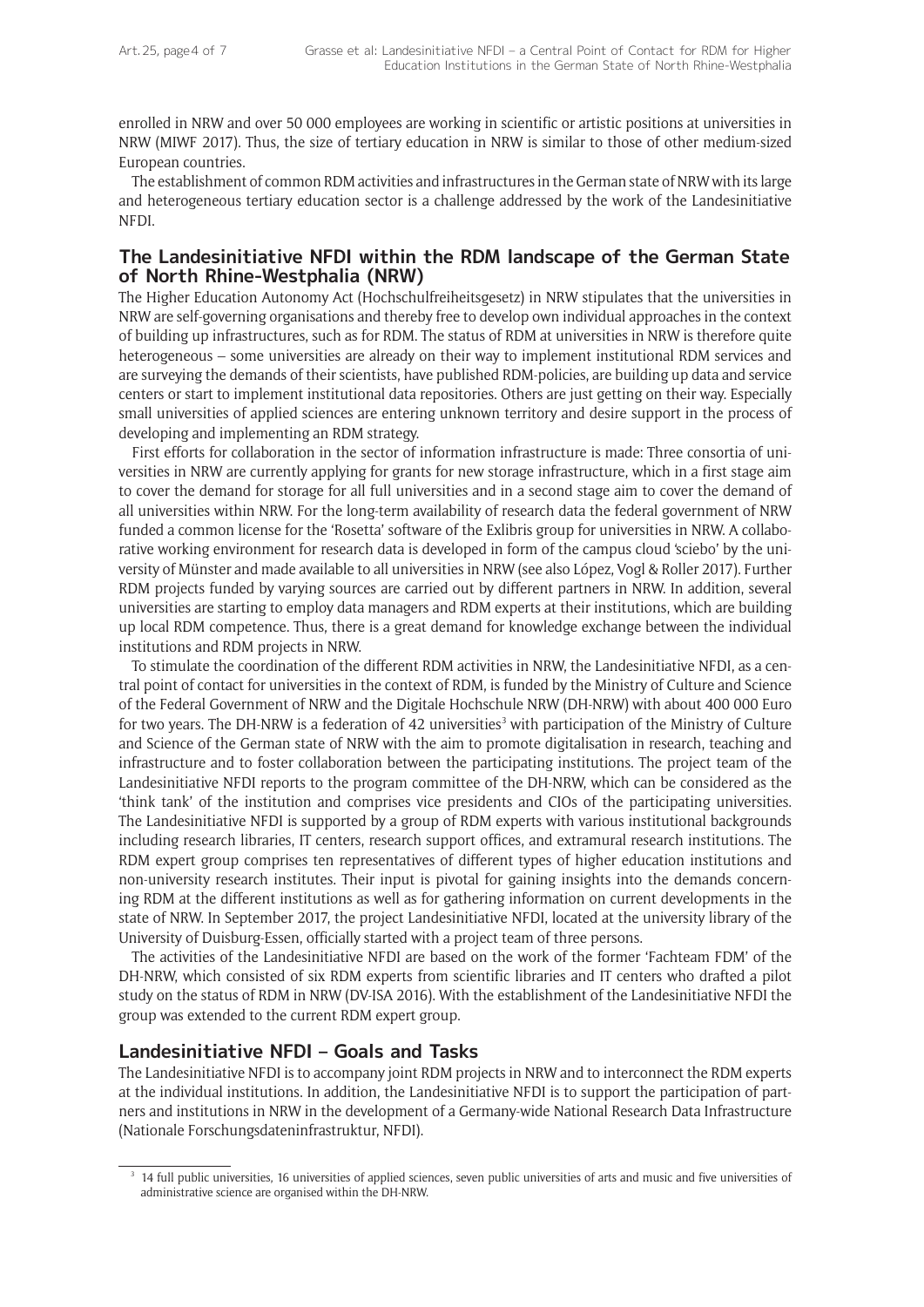The aims of the project can be assigned to two columns: Firstly, the strategic development which aims to position NRW within the national context of RDM and prepare institutions and scientists for a participation in the NFDI (A). In this process, the Landesinitiative acts as intermediary between federal state and national activities. Secondly, the Landesinitiative provides basic services for universities on an operative level for building up institutional RDM-services (B).

# **A) Strategic development**

# Accompany common RDM activities in NRW

The Landesinitiative NFDI supports and accompanies the establishment of new RDM services in NRW such as the pilot phase and roll-out of a common software for long-term archiving (Rosetta) or the common application for storage infrastructure and further projects in the context of RDM on a conceptual level. In this context, the Landesinitiative NFDI moderates workshops, mediates between local partners and the ministry and initiates communication processes. A statement that reflects the role of higher education institutions in the development of the NFDI from an institutional point of view was published (Curdt et al 2018).

## Prepare scientists and institutions for the participation in the NFDI

Although the NFDI is of high political and strategic relevance and is to be built 'bottom-up', scholars and scientists are often not yet familiar with the idea of the NFDI and its further implications. The Landesinitiative NFDI tries to raise awareness among scientists in NRW for the planned NFDI and identifies scientists who are possible candidates for the formation of consortia. In this important process, the Landesinitiative NFDI tries to stimulate exchange between specialised scientists and moderates workshops to support coordination and communication between them.

## Interconnect and support players in RDM

To interconnect and support institutions and their representatives in building up RDM structures, a regular monthly networking event (Jour Fixe FDM) is organised, which already took place 18 times. The Jour Fixe FDM mainly addresses RDM-experts and interested employees from infrastructure facilities, e.g. libraries and IT centers. Usually there are two short talks on different topics given which then leave enough time for discussion and networking in a casual atmosphere. The possibility to take part via web- or videoconference became an important measure to connect people on a regular basis and make the event as accessible as possible.

Workshops for scientists dealing on special RDM topics like RDM tools are organised as well. So far a workshop on electronic lab notebooks attracted around 80 scientists. Another workshop on research data in the science of history took place and further workshops on musicology and digital humanities are planned. The cooperation with experts and specialised institutions proved to be a door-opener to connect with leading scientists and RDM service providers to get insights into the demands of scientific users.

## **Trendscouting**

The Landesinitiative NFDI monitors RDM initiatives on international, national and federal state level to scout current trends in RDM, to keep an overview of RDM activities and to gather experience and knowledge on RDM processes and needs. Trendscouting includes the regular participation in RDM conferences and workshops and scientific conferences that have a focus on data.

#### **B) Basic support services for universities in NRW** Instruments for implementing RDM at institutions

Different instruments are provided to support universities to implement their own RDM strategies. A template RDM policy (Grasse, López, Winter 2018) was sent to the university steering committees (vice presidents for research) together with accompanying material: a Quick-Start-Guide for the implementation of the guideline providing more contextual information and postcards for RDM awareness. The RDM policy was developed following the LEARN RDM template policy (LEARN 2017) and translated into German and adapted to the conditions present at German universities. The demand for a template policy was formulated by representatives of the universities because only a few among them had published an RDM policy in 2017. Depending on the status quo of RDM activities at the universities, the template policy can either be used for a revision or a specification of an existing guideline, can support in the development of a new policy, can initiate the process or just create awareness for the importance of RDM.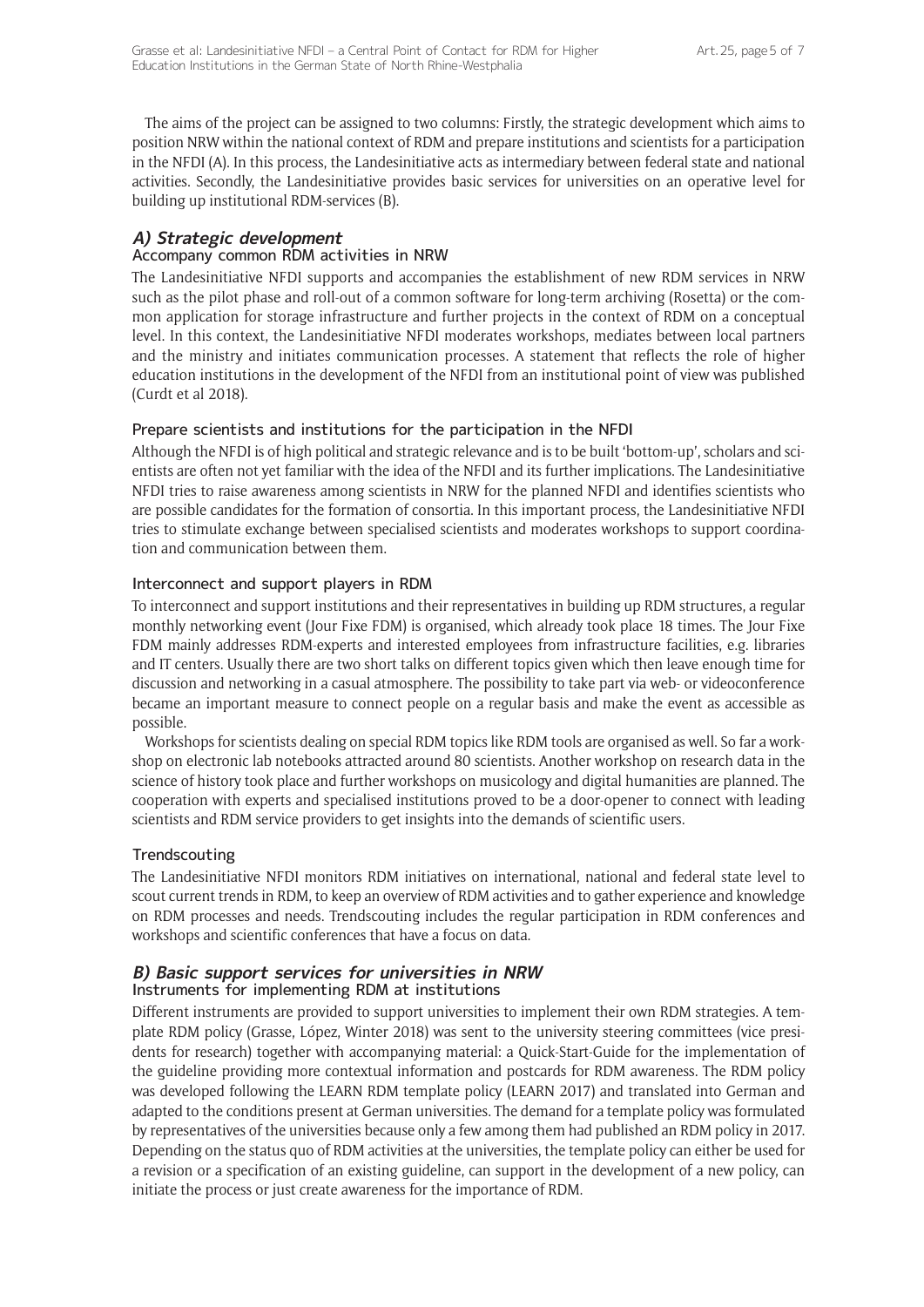#### Information and support

On demand, the Landesinitiative NFDI offers introductory lectures on RDM to raise awareness for the topic among scientists or other stakeholders. The Landesinitiative NFDI works close together with the infrastructure partners of the institutions and offers support when no local services are available.

The preparation of further RDM awareness material (e.g. posters, flyer) as well as information material (e.g. handouts on legal issues, template RDM policies for faculties and research departments) for free use of the participating institutions is planned.

## **Conclusion**

To foster RDM activities and implement RDM procedures into the research life cycle, a mere focus on technical solutions is not sufficient. An investment in (well trained) people, service orientation and communication is crucial for its success. Institutions need to collaborate in order to meet the challenges of digitalisation. For this, efforts are made by the national German government with the aim to establish a country-wide national research data infrastructure (NFDI) as well as by the federal German states establishing RDM state initiatives with varying approaches. While the German state of Hesse, Thuringia and Baden-Wuerttemberg are funding RDM experts or RDM projects along the data life cycle at different universities, accompanied by a central coordination, the German state of North Rhine-Westphalia (NRW) bets on a central coordination of the heterogeneous RDM activities in NRW by the Landesinitiative NFDI, accompanied by a basic funding for technical infrastructure.

In the German state of NRW, in which the autonomy of the universities is deeply rooted in their tradition and strongly supported by the legal boundary conditions, the value of an initiative that brings different stakeholders together cannot be underestimated. With its main tasks in networking, coordination and communication, the Landesinitiative NFDI meets these challenges and accompanies the universities in NRW.

## **Acknowledgement**

The work of the Landesinitiative NFDI is funded by the Ministry of Culture and Science of the Federal Government of NRW (Ministerium für Kultur und Wissenschaft des Landes Nordrhein-Westfalen) and the Digitale Hochschule NRW (DH-NRW). For this publication, we acknowledge support by the Open Access Publication Fund of the University of Duisburg-Essen.

# **Competing Interests**

The authors have no competing interests to declare.

## **References**

- **Brand, O, Stille, W** and **Schachtner, J.** 2018. HeFDI Die landesweite Initiative zum Aufbau von Forschungsdateninfrastrukturen in Hessen. *o-bib – Das offene Bibliotheksjournal*, 2. DOI: [https://doi.](https://doi.org/10.5282/o-bib/2018H2) [org/10.5282/o-bib/2018H2](https://doi.org/10.5282/o-bib/2018H2)
- **Bundesministerium für Wirtschaft und Energie.** 2014. *Digitale Agenda 2014–2017*. München, Germany: BMWi.
- **Curdt, C, Grasse, M, Hess, V, Kasties, N, López, A, Magrean, B, Perry, A, Quast, A, Rudolph, D, Stork, S, Vompras, J** and **Winter, N.** 2018. *Zur Rolle der Hochschulen – Positionspapier der Landesinitiative NFDI und der Expertengruppe FDM der Digitalen Hochschule NRW zum Aufbau einer Nationalen Forschungsdateninfrastruktur*, April 13, 2018. DOI:<https://doi.org/10.5281/zenodo.1217527>
- **DV-ISA Arbeitskreis DV-Infrastruktur der Hochschulen in NRW.** 2016. *Umgang mit digitalen Daten in der Wissenschaft: Forschungsdatenmanagement in NRW – Eine erste Bestandsaufnahme*. Bonn, Germany: DV-ISA.
- **European Commission.** 2016a. *European Cloud Initiative Building a competitive data and knowledge economy in Europe*. Brussels, Belgium: EC.
- **European Commission.** 2016b. Latest update 28 August 2018. Available at: [https://ec.europa.eu/digital](https://ec.europa.eu/digital-single-market/en/european-open-science-cloud)[single-market/en/european-open-science-cloud.](https://ec.europa.eu/digital-single-market/en/european-open-science-cloud)
- **Grasse, M, López, A** and **Winter, N.** 2018. *Musterleitlinie für Forschungsdatenmanagement (FDM) an Hochschulen und Forschungseinrichtungen*, March 5, 2018. DOI: <https://doi.org/10.5281/zenodo.1149133>
- **Leaders Activating Research Networks (LEARN).** 2017. Model Policy for Research Data Management (RDM) at Research Institutions/Institutes. In: *LEARN Toolkit of Best Practice for Research Data Management*, 133–136. London: LEARN. DOI:<https://doi.org/10.14324/000.learn.26>